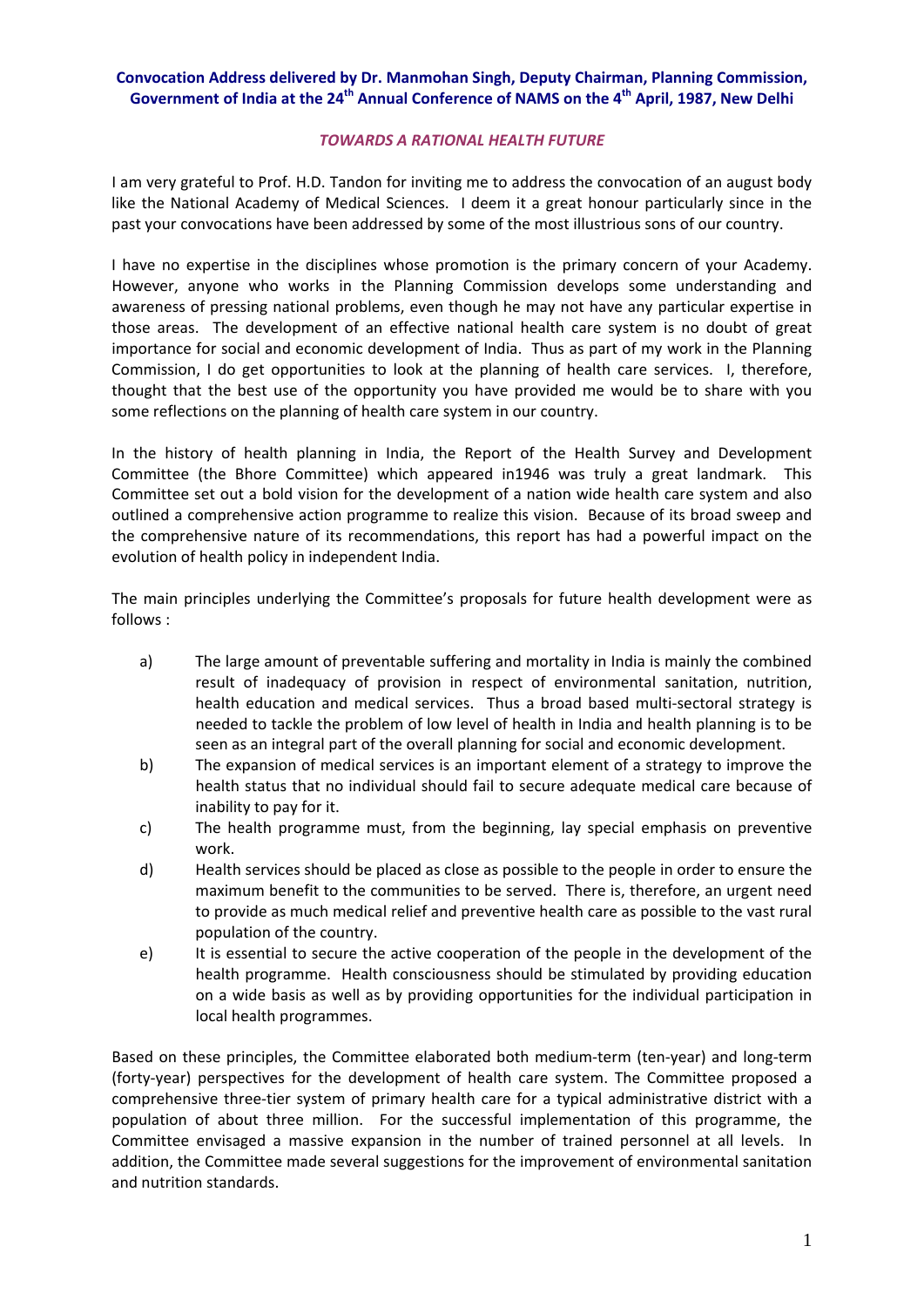The Bhore Committee's emphasis on integrated primary health care, social and preventive aspects of medicine and health care, people's participation and strong inter‐sectoral cooperation for the realization of health goals is now an accepted part of the national strategy for the planning of health care system. Beginning with the First Five Year Plan, considerable progress has been made in developing primary health care facilities which seek to provide an integrated package of services dealing with medical care, maternal and child health, family planning, control of communicable diseases, environmental sanitation and health education. The three‐tier system of rural health care, consisting of subcentres, primary health centres and community health centres is by now nearly fully operational. By the end of the Sixth Five Year Plan, the country had 83026 sub-centres, 11101 primary health centres including subsidiary health centres and 649 community health centres.

Until the early seventies, various national programmes in the field of health, family welfare and nutrition were functioning almost independently of each other. There was little or no coordination between the field workers of these programmes. This was sought to be corrected in 1974 when, on the recommendations of the Kartar Singh Committee, the Government decided to convert the uni‐ purpose health workers engaged in delivery of services for a single, specialized health condition into multi-purpose workers (one male and one female worker serving a population of about 5000 in plains and 3000 in hilly and tribal areas) for provision of an integrated package of simple health care services at the grass-root level. Although the training programme for multipurpose functionaries has not progressed satisfacatory,1.60 lakhs of such workers had been trained by the end of the Sixth Five Year Plan.

A further major step forward in the development of a participatory, decentralized and people‐ oriented primary health care system was taken in 1977 when, on the recommendations of the Shrivastava Committee, the scheme of community health volunteers was launched with one health volunteer being selected by the people themselves for a population of 1000. The scheme was intended to secure close cooperation between the community and the organized health services at the grass root level. As on  $1<sup>st</sup>$  April 1985, 3.5 lakh health volunteers/guides were in position.

There has been a large expansion in training facilities for health personnel of all categories. The country now produces 12000 doctors per annum as against 3000 at a time of independence. The number of medical colleges has gone up from 25 in 1948 to 110 in 1985. To give social orientation to the medical education, upgraded departments of preventive and social medicine were established soon after independence in all medical colleges. They seek to provide a social dimension to the practice of various clinical disciplines and to relate the elaborate field of community health to the social, cultural and economic setting of the country. We have a wide network of apex level institutions which are doing creditable work in their respective fields of research, education and training. The country has now a carefully worked out programme of medical and health research centering on control of communicable diseases, fertility control, promotion of maternal and child health, control of nutritional and major metabolic disorders and the development of alternative strategies for health care delivery. Thrust areas have been identified in each broad field.

Recognizing the great importance of elementary education, adult education, safe drinking water, housing and nutrition in the promotion of health, these items were included in the Minimum Needs Programme launched during the Fifth Plan. This programme is now an integral part of our Five Year Plans.

As a result of all these developments, there has been a significant improvement in the health status of the nation. There has been a steady fall both in the general death rate as well as in the infant mortality rate. The life expectancy at birth has almost doubled in the last forty years. Even, then, the overall pace of progress cannot be considered very satisfactory. As was pointed out in the *Statement on National Health Policy* issued in 1982, in spite of significant progress, "*the demographic and health picture of the country still constitutes a cause for serious and urgent concern*". In this context, the policy statement drew the country's particular attention to the following aspects :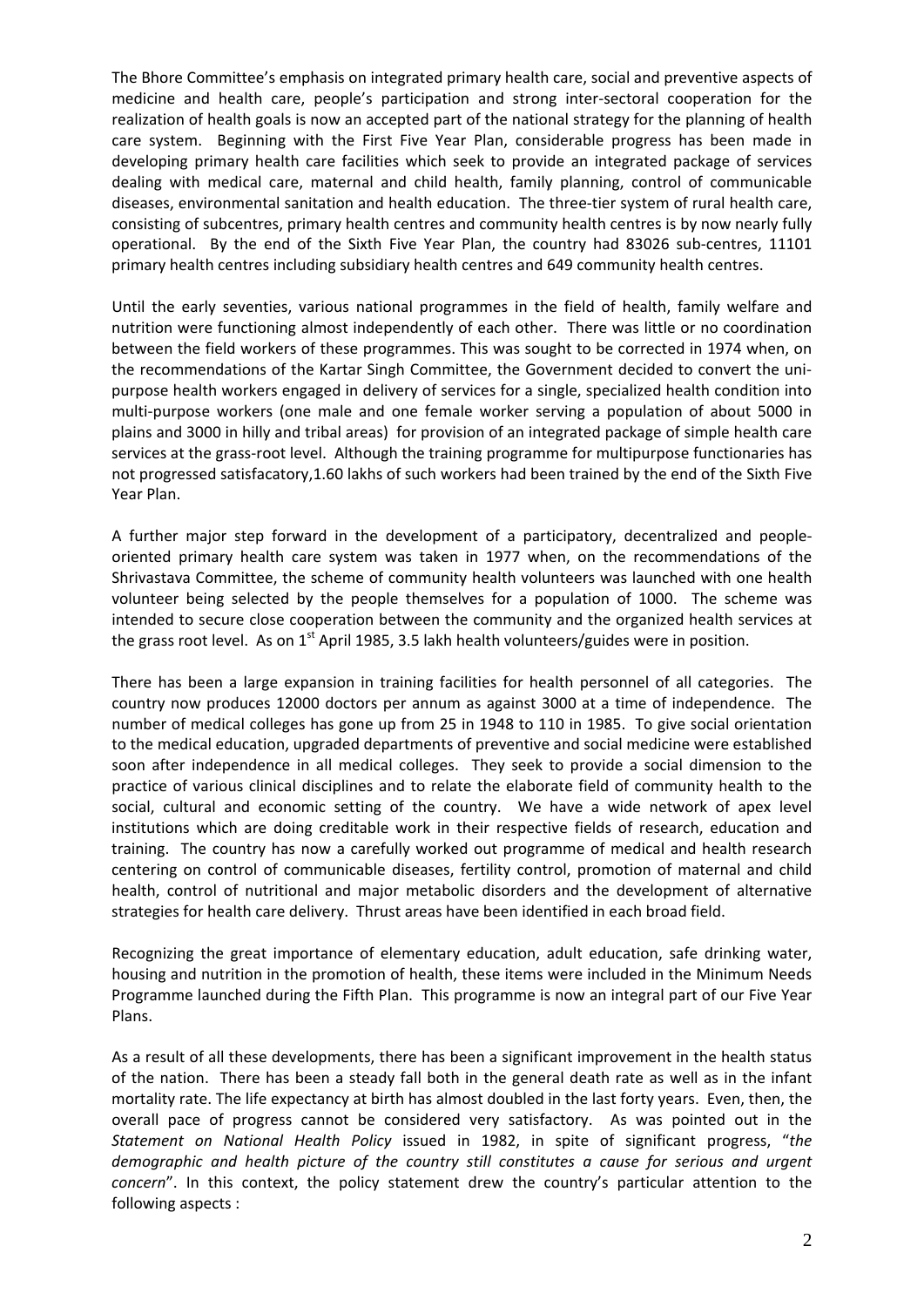- i) The high rate of population growth continued to have an adverse effect on the health of our people and the quality of their lives.
- ii) The mortality rates for women and children were still distressingly high.
- iii) Efforts at raising the nutritional levels of our population were still to bear fruit and the extent and severity of malnutrition continued to be exceptionally high.
- iv) Communicable and non-communicable diseases were still to be brought under effective control and eradicated.

More or less similar conclusions were reached by the ICSSR‐ICMR sponsored study entitled "*Health for All‐An Alternative Strategy*" published in 1981. Although nearly five years have passed since the publication of the *Statement on National Health Policy*, the list of areas identified therein as being a cause for serious and urgent concern still remains valid. The country's population is still growing at an annual rate of about 2 per cent. The infant mortality rate which is a sensitive indicator of the state of the nation's health is still at an unacceptably high level of 105 deaths per 1000 live births. Although plague and small pox have been eradicated, incidence of cholera and malaria curbed, the over‐all situation regarding control of major communicable diseases is far form satisfactory.

Experience of countries like China, Sri Lanka and of States like Kerala shows that access of health care and medical services is an important influence on the death rate. In this context, one has to recognize that despite a significant quantitative expansion of health services since independence, the overall pace of expansion has been inadequate when judged against objective needs. Thus while the Bhore Committee had recommended that the hospital‐bed ratio be raised to 1.03 over a ten year period, this ratio was as low as 0.65 even in 1985. Judging by past rends, the country has no chance of achieving the Bhore Committee's targets for 1971 in terms of doctor‐population ratio (one doctor for 1000 population), nurse‐population ratio (one nurse for a population of 300) and other para-medics-population ratio even by the turn of the century. This of course is not a recent development. As early as 1961, *The Health Survey and Planning Committee* (presided over by Sir Lakshmanaswamy Mudaliar) had come to the conclusion that it was not feasible for the State to provide free medical service on the scale visualized by the Bhore Committee in the near future. The Bhore Committee had obviously taken too optimistic a view of the financial and administrative constraints to the rapid expansion of health services. Taking a more realistic view, the Mudaliar Committee came to the conclusion that it should be considered fairly satisfactory if the ratio of one bed per 1000 population was achieved during the fourth or fifth plan periods. Unfortunately, this target is far from being achieved even in 1987.

The inadequate quantitative expansion of medical services has been accompanied by persistence of large regional disparities in the availability of health services and sharp inequalities in the access to these services. In particular, the needs of rural areas and the under-privileged sections in urban areas have yet to receive adequate attention. Despite sustained emphasis on primary health care, the system remains highly biased in favour of urban areas, and provision of secondary and tertiary care. In allocating scarce resources, the needs of super-specialties located in large urban conglomerates often receive greater attention than the provision of elementary basic health services at the grass root level. The qualitative aspects of services rendered by the primary health centres are far from the vision visualized by the Bhore Committee. There have been visible gaps in the education and training of health personnel. In particular, there has been a persistent lag in the training of para‐medical and auxiliary workers so that the primary health care system continues to suffer from inadequacy of supporting facilities, resources and personnel. Training and education still tend to be too theoretical and didactic with inadequate emphasis on attitude building and development of practical skills. Social reorientation of medical education seeking to introduce a community bias in training with due emphasis on preventive and promotive services is still a distant dream. We are training doctors who are not motivated enough for providing services in rural areas. The departments of preventive and social medicine have failed to attract enough of talented persons since clinical disciplines enjoy much greater prestige. The Bhore Committee's ideal of the doctor of the future being a social physician protecting the people and guiding them to a healthier life is far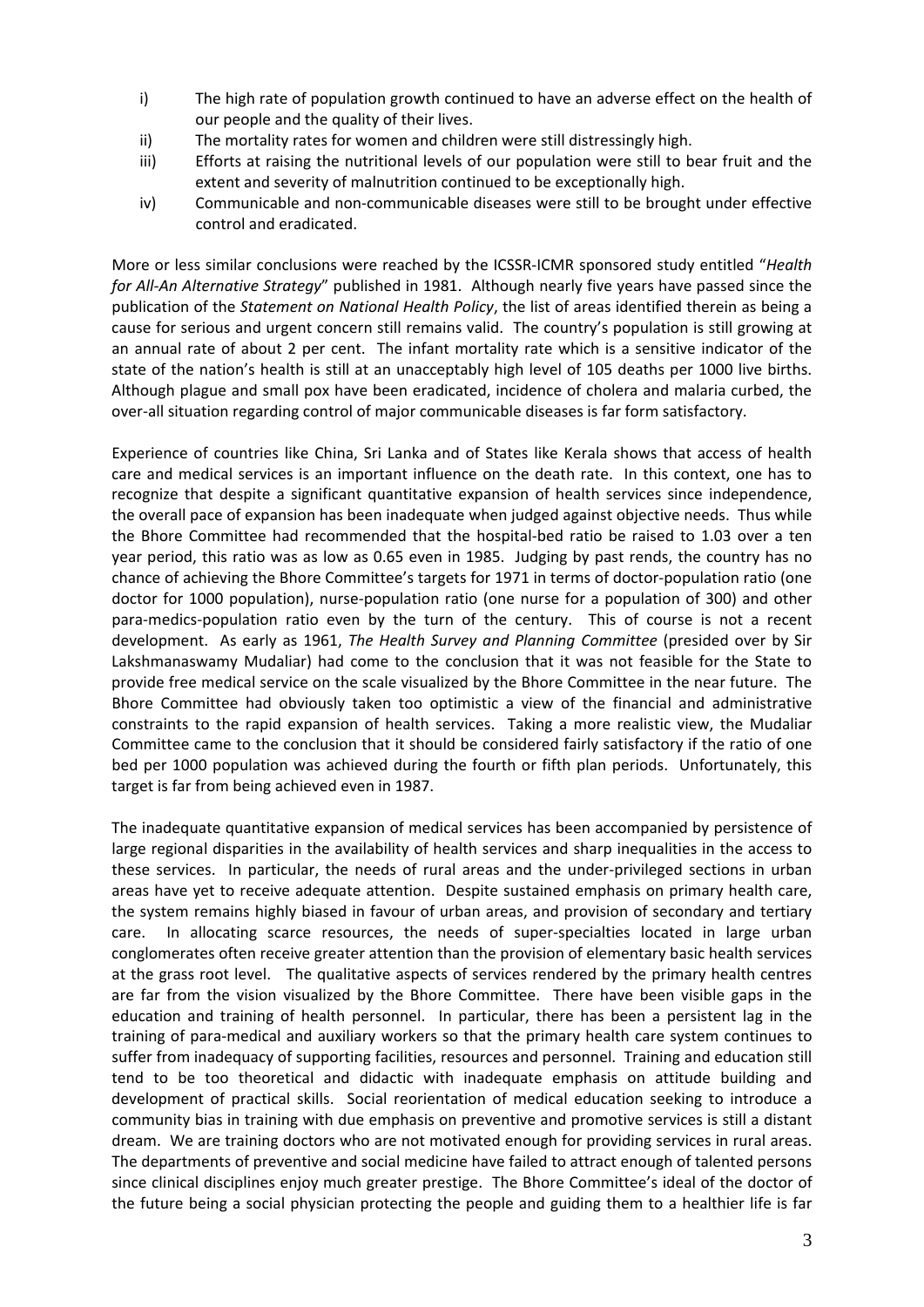from being a reality. Medical and health research shows promising results but there is still a significant communication gap between the researchers, planners, policy makers and users of technology in the health services. The fruits of researches conducted in the country have often not percolated to the grass-roots of the health delivery system. Research in hospital management and administration and in public health engineering have not received as much attention as they deserve.

Factors contributing to the present unsatisfactory state have been aptly brought out in the *Statement on National Health Policy, 1982*. To quote this document :

*"The existing situation has been largely engendered by the almost wholesale adoption of health manpower development policies and the establishment of curative centres based on the western models, which are inappropriate and irrelevant to the real needs of our people and the socio‐ economic conditions obtaining in the country. The hospital‐based, disease and cure‐oriented approach towards the establishment of medical services has provided benefits to the upper crusts of society, especially those residing in the urban areas. The proliferation of this approach has been at the cost of providing comprehensive primary health care services to the entire population, whether residing in the urban or the rural areas. Furthermore, the continued high emphasis on the curative approach has led to the neglect of the preventive, promotive public health and rehabilitative aspects of health care. The existing approach, instead of improving awareness and building up self‐reliance, has tended to enhance dependency and weaken the community's capacity to cope with its problems. The prevailing policies in regard to the education and training of medical and health personnel, at various levels, have resulted in the development of a cultural gap between the people and the personnel providing care. The various health programmes have, by and large, failed to involve individuals and families in establishing a self‐reliant community."*

Together with inadequate growth of health services and the grave structural and functional weaknesses of the health delivery system, there have been several other environmental factors which have limited the scope for improvement in the nation's health status. Planning for better health cannot take place in isolation but has to be viewed as an integral part of an overall design to provide income and food security, and improved access to such basic amenities as education and safe drinking water. Although food production in India since 1950 has on the whole risen at a rate faster than population, per capita availability of food grains has not shown a significant increase. This coupled with the prevailing inequalities in income and wealth, creates a situation whereby all citizens are not assured of minimum essential supply of food and nutrition. It is, therefore, not surprising that until the mid-seventies, the proportion of people below the poverty line did not show any strong downward trend. Both the Bhore Committee and the Mudaliar Committee had pointed out the harmful consequences of malnutrition on the health and wellbeing of people. Although some intervention strategies such as the expansion of public distribution system, provision of midday school meals and supplementary nutrition programmes meant for pre‐school children and pregnant and lactating women have been evolved, their impact on the nutrition status is still limited. Similarly, though both the Bhore Committee and the Mudaliar Committee had stressed the importance of ensuring the supply of safe drinking water, the progress has been rather slow. Also, arrangements for sanitation and disposal of human wastes still remain highly inadequate. Moreover, with a literacy rate of nearly 36 per cent and a much lower literacy rate for women, growth of health consciousness through proper education has yet to make much headway. High infant mortality, illiteracy among women and inadequate access to health care facilities still constitute a formidable barrier to the voluntary acceptance of the small family norm. It is not surprising that although India was the first developing country to officially launch a programme of family planning, there has been as yet no perceptible decline in the rate of population growth in the last thirty years. And if our population continues to grow at more than 2 per cent per annum, the goal of providing decent health care facilities for all the citizens may allude us for a long time to come.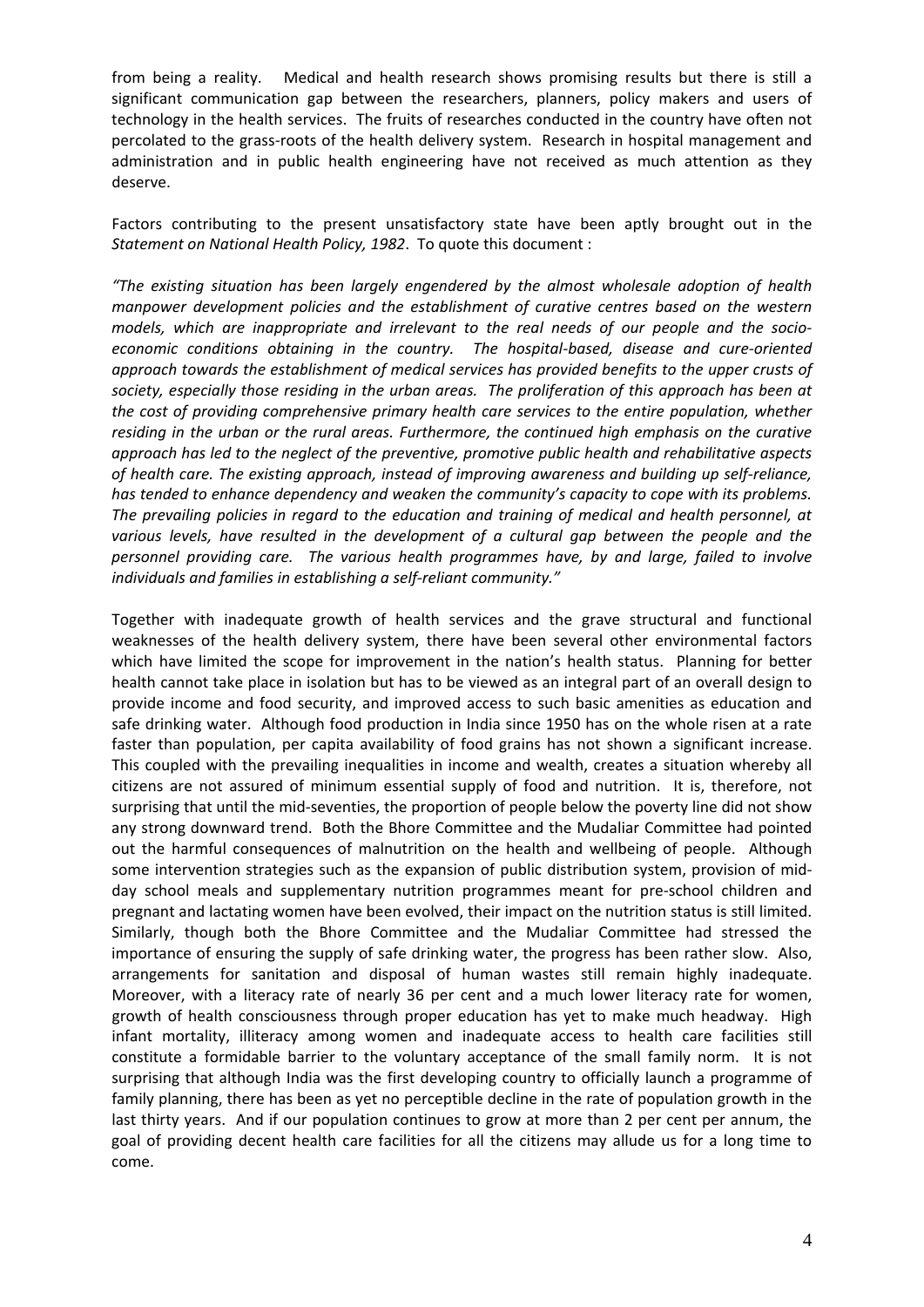Since the adoption of the statement on National Health Policy, Government have taken several measures to expand and streamline the country's infrastructure of health services. The Seventh Five Year Plan envisages a significant expansion in the facilities for primary health care. Thus by the end of the Seventh Plan, the goal of having one sub‐centre for a population of 5000 in plains and 3000 in tribal and hilly areas is likely to be achieved. The goal of having one primary health centre for a population of 30,000 in plains and 20,000 in hills is also likely to be achieved. Considerable progress is likely to be made in achieving the target of establishing one community health centre for a population of one lakh by 2000 A.D. A good deal of attention is being given to reorientation of medical education. Planning, production and management of health manpower is receiving added attention. An expert committee under Dr. J.S. Bajaj which has recently looked into this matter has emphasized the urgent need to enunciate a national policy on education in health sciences, with clear perspectives and well formulated strategies for the future growth and development of health manpower in the country.

Intersectoral cooperation for promotion of health is also being increasingly emphasized. The comfortable food situation has created new opportunities to expand the network of public distribution system and for paying greater attention to the nutritional status of the more vulnerable sections of our people. Since the Sixth Five Year Plan, there has been a very substantial expansion in the anti‐poverty programmes which seek to enhance the income and productivity of the poorer sections of the population. The new education policy firmly commits the Government to the universalization of elementary education. By the end of the Seventh Plan, all problem villages are likely to be provided facilities for safe drinking water. The ICDS programme which is now operating in about 1500 blocks is making an important contribution to improving the health and nutritional status of pre‐school children. Altogether, the overall environment is now more conducive to the promotion of health than ever before. There is a growing realization that planning of social services should take place as part of the overall strategy of human resource development.

All this augurs well for a more forward looking action programme for the future growth of our health care system. However, as the ICSSR‐ICMR study pointed out, the objectives and targets of the health sector cannot be achieved by a linear expansion of the existing system and even by tinkering with it through minor reforms. The time has, therefore, come for a major fresh look at our strategies and programmes for health care. We must work out a new design of the national health care system which is both effective and equitable and which the country can also afford at the present stage of its development. Modern health care systems based on western models are proving to be a very expensive proposition even in highly developed countries. Thus given the poverty of our country, a blind copy of these models cannot help to universalize access to basic health care facilities.

It goes without saying that any major new initiative on the health front will require both additional outlays and thorough overhaul of the many of the existing approaches to the education and training of medical and health personnel and the organization of the infrastructure of health services. There should be an intensive debate on these issues so that we can evolve a new perspective on health which is fully integrated into a well thought out design for the development of the country's human resources.

Experience elsewhere suggest that although the development of an effective health system is not very cheap, it is not beyond reach given the requisite political will and a firm commitment to the goal of social equity. According to available estimates, China spent about 3.3 per cent of GDP in the early eighties on healthcare and through a carefully designed strategy was able to achieve highly impressive gains in the health status of its people. Thus the death rate fell from 25 per 1000 in 1949 to 6.6 per 1000 population in 1982. The infant mortality rate declined from 200 per 1000 live births in 1949 to 35 per 1000 live births in 1982. The average life expectancy rose from 35 years in 1949 to 69 years in 1982. In our country, the experience of Kerala indicates that despite a relatively low level of income, it is possible to reduce mortality rates substantially by integrating health policies and programmes with a broad based strategy of socio economic development.